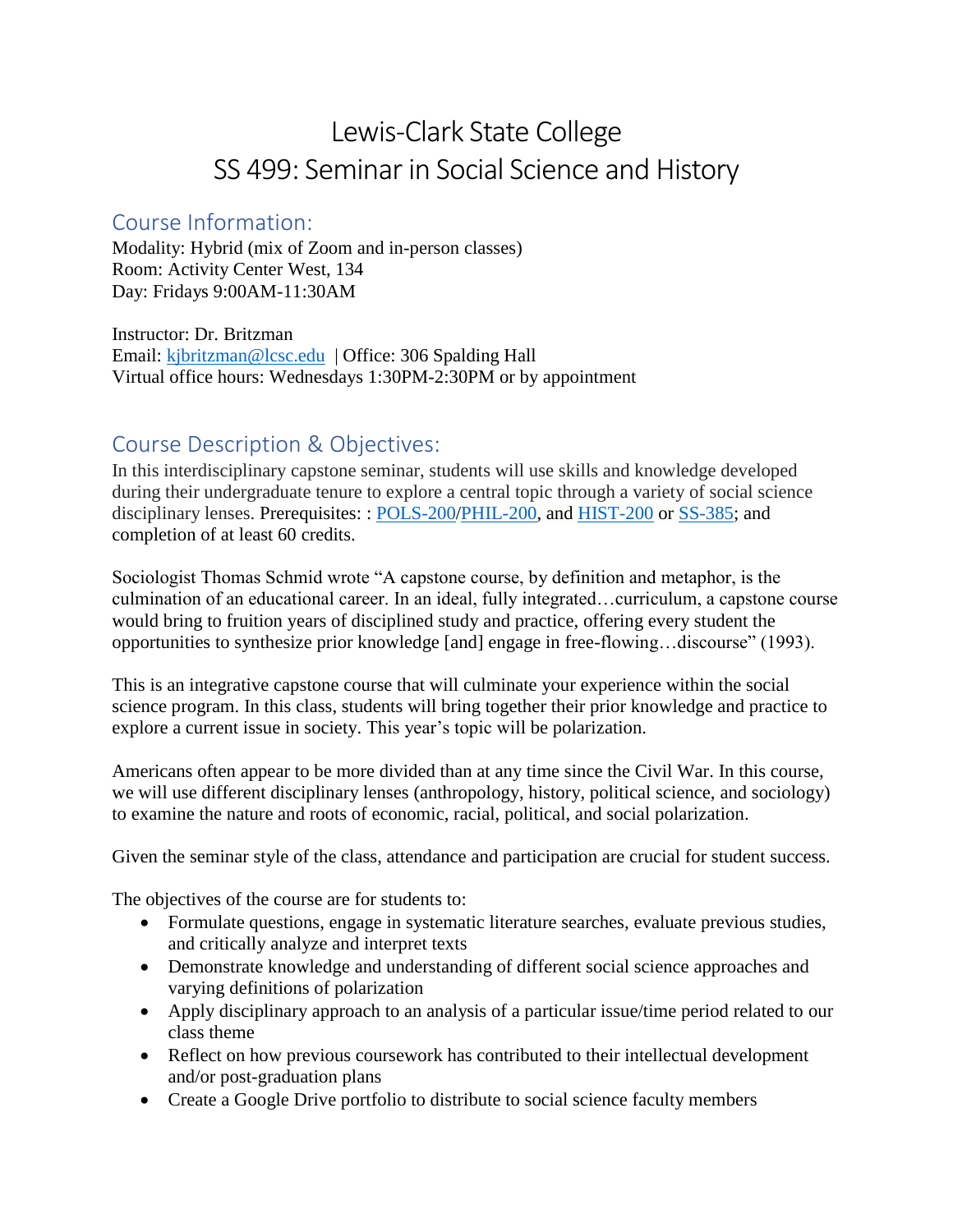- Develop a professional resume/CV
- Become familiar with possible positions of employment and/or graduate school opportunities

### Required Texts/Course Materials:

There are no required textbooks for this class. Instructions on what to prepare for each class session (such as readings) will be announced in class and on Canvas prior to each class session.

### Assignments and Grading:

| Assignments               |            |                     |  |
|---------------------------|------------|---------------------|--|
| <b>Assignment</b>         | % of grade | Due date            |  |
| Attendance and engagement | 20%        | Ongoing             |  |
| Schedule builder          | 2.5%       | Week 2: January 28  |  |
| Topic proposal            | 2.5%       | Week 5: February 18 |  |
| Preliminary bibliography  | 5%         | Week 7: March 4     |  |
| Portfolio                 | 15%        | Finals week: May 11 |  |
| Annotated bibliography    | 10%        | Week 10: March 25   |  |
| CV/resume                 | 5%         | Week 13: April 22   |  |
| Peer review               | 5%         | Week 14: April 29   |  |
| Reflection                | 10%        | Finals week: May 11 |  |
| Final paper               | 15%        | Week 15: May 6      |  |
| Research symposium panel  | 10%        | Week 15: May 6      |  |

#### Grading Scale

| <b>Letter Grade</b> | Percentage      |
|---------------------|-----------------|
| A                   | $92.50 - 100$   |
| $A-$                | 89.50 - 92.49   |
| $B+$                | $87.50 - 89.49$ |
| B                   | $82.50 - 87.49$ |
| $B-$                | 79.50 - 82.49   |
| $C+$                | 77.50 - 79.49   |
| $\overline{C}$      | 72.50 - 77.49   |
| $C-$                | 69.50 - 72.49   |
| $D+$                | $67.50 - 69.49$ |
| D                   | $62.50 - 67.49$ |
| D-                  | $59.50 - 62.49$ |
| F                   | 59.49 or lower  |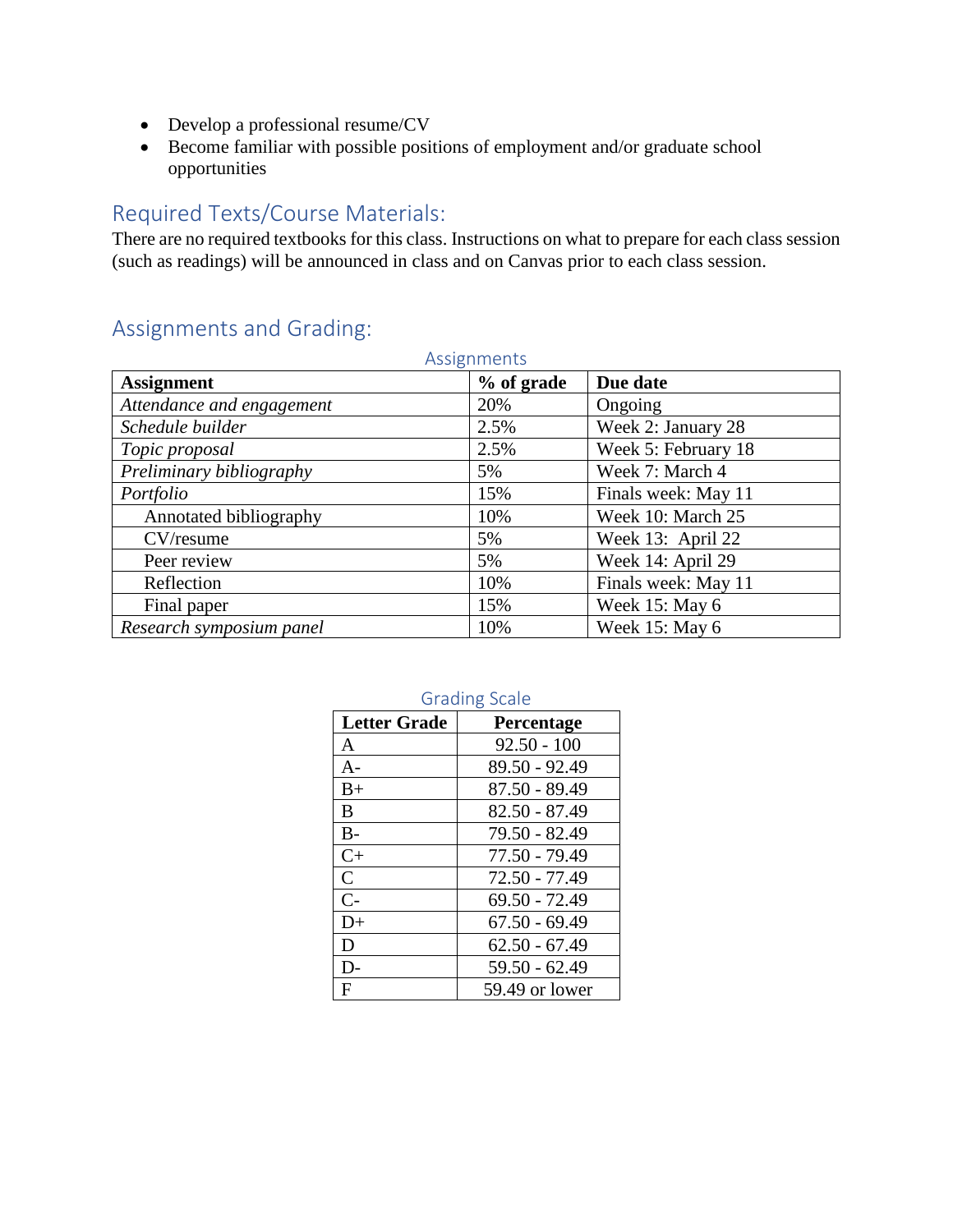### Course Policies:

#### 1. Late Work

In order to be successful in this course, it is necessary to attend class regularly, keep up with the assigned readings, and turn in all work on time. I recognize that life happens, and I ask that you notify me at least **24 hours before the due date** to discuss a deadline extension. Barring such an agreement, late work will be assessed a penalty of ten percentage points per day for each day past the due date. In general, you should plan ahead so that you will be able to meet class requirements and deadlines even if you have computer troubles, are sick, or are out of town in the days before an assignment is due.

#### 2. Academic Integrity

University standards for academic integrity apply in this class. Any form of plagiarism or cheating will not be tolerated. When you hand in an assignment, make sure everything in it is your own work and that you have made the appropriate references where necessary. You are expected to know and understand the college's policies on this matter. If you have questions about these standards, please consult the student code of conduct on academic integrity [\(http://www.lcsc.edu/student-affairs/student-code-of-conduct/prohibited-conduct/\)](http://www.lcsc.edu/student-affairs/student-code-of-conduct/prohibited-conduct/).

We will discuss guidelines for written work in more detail in class, but when in doubt, do not hesitate to ask for clarification. The LCSC Writing Center (Library, room 172) is also a good resource for students who have questions about writing or would like assistance with their writing assignments. Full information about their services is provided at their website [\(http://www.lcsc.edu/writing-center\)](http://www.lcsc.edu/writing-center).

#### 3. Course Website

Our course website is Canvas. You will find the syllabus, additional course readings, assignment information, announcements, and your grades on the Canvas webpage.

#### 4. Office Hours

If you have any questions about course policies, about the material covered in lectures or readings, or about social sciences in general, I encourage you to contact me. Monday through Friday I will always try to answer emails within 24 hours. I also encourage you to visit virtual office hours. If you have class or work conflicts at these times, let me know and we can set up an appointment (virtual or in person). I want to help you do well in this course, so please do not hesitate to ask me questions and be in touch.

#### 5. Classroom Environment

Diverse backgrounds and experiences are essential to the critical thinking endeavor at the core of university education. I view the diverse backgrounds and experiences of our class as a resource, strength, and benefit. I expect you to feel challenged and sometimes outside of your comfort zone in this course, but it is my intent to present materials and activities that are inclusive and respectful of all persons, no matter their gender, sexual orientation, disability, age, socioeconomic status, citizenship and immigration status, veteran status, race, ethnicity, religious and political beliefs, and other background characteristics. Please talk with me right away if you experience disrespect in this class, and I will work to address it in an educational manner.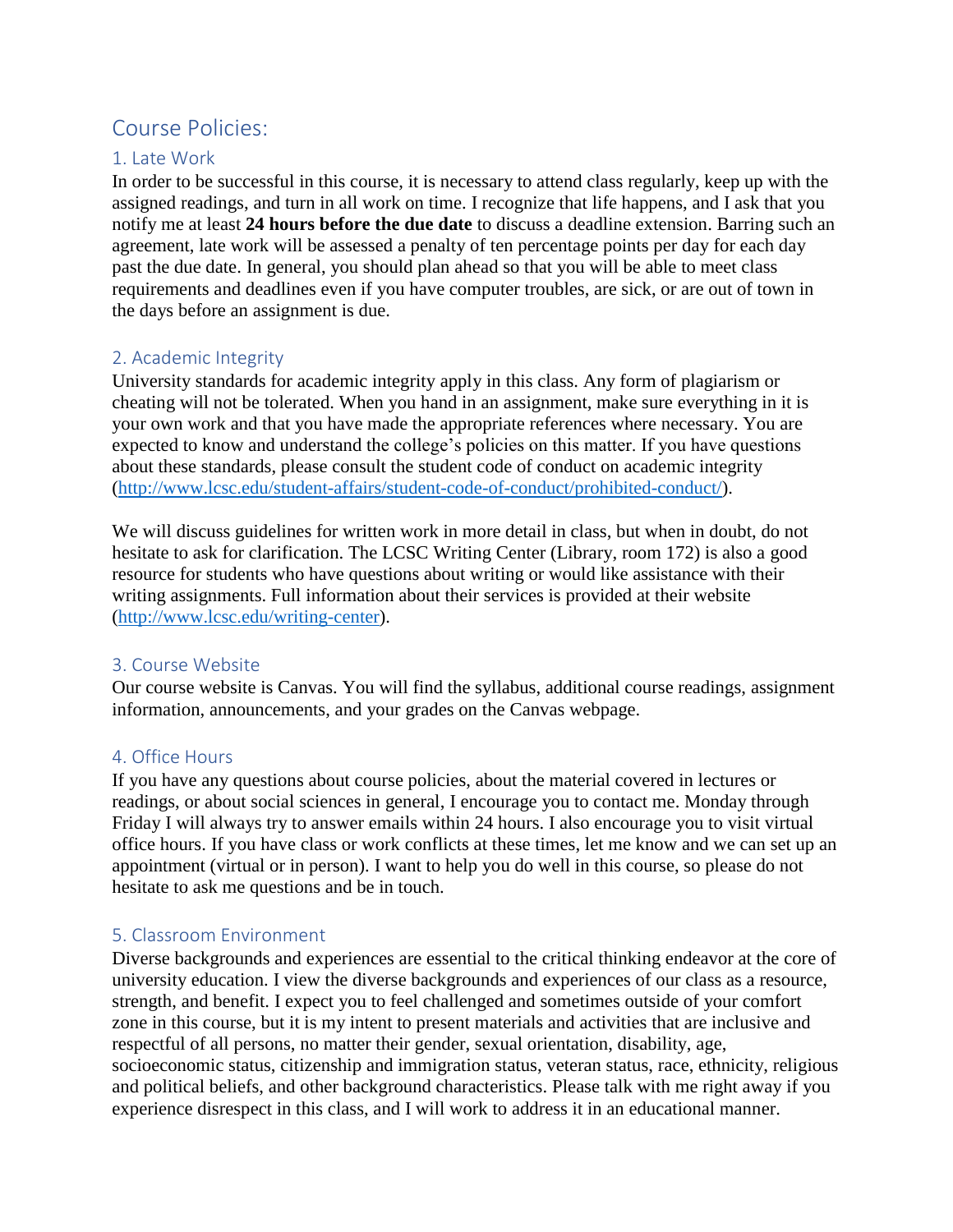#### 6. Accessibility and the Counseling Center

Students with learning disabilities will be accommodated in accordance with university guidelines. Additionally, if you are in need of counseling services please reach out the LCSC Student Counseling Center (Sam Glenn Complex, room 212; phone 208-792-2211).

#### 7. Expectations for Virtual Classroom Sessions

This class be a mix of in-person and virtual remote sessions. In attending our virtual class sessions, you are agreeing to abide by the following basic norms of behavior, which are aimed at providing a productive learning environment for all students:

- **Join class sessions on time, and do not leave early for arbitrary reasons.** If you know that you need to leave a class session early one day for a legitimate reason, let me know before class (via email), but this should not be a regular occurrence.
- **Familiarize yourself with the various controls on Zoom** (muting and unmuting your mic, raising your hand, etc.) **so that you can actively participate in discussions.**
- **Strongly consider turning on your camera for our class sessions**, especially in breakout rooms and during full-class discussions. Zoom is admittedly awkward in various ways, but as humans, we've evolved to rely on visual cues in our communication, so doing our best to enable that kind of normal expression in our virtual class sessions will help them be more interactive and, in turn, effective.
- **Address your fellow classmates respectfully**, whether or not you agree with them.
- **Just as you would in a physical classroom, limit your distractions by turning off your cell phone and only having Zoom/Canvas open on your computer during our class sessions**. You may think you can multi-task well, but research demonstrates that none of us are very good at it. You are not encoding and retaining information if you are texting/typing while I'm lecturing or while we're engaging in a discussion. Along these same lines, if there is something you want to google, make a note of it to do after class.

**Bottom line:** Be engaged in the present moment and be considerate of your fellow classmates. It's a way of being that will serve you well in a variety of professional and personal settings throughout your life.